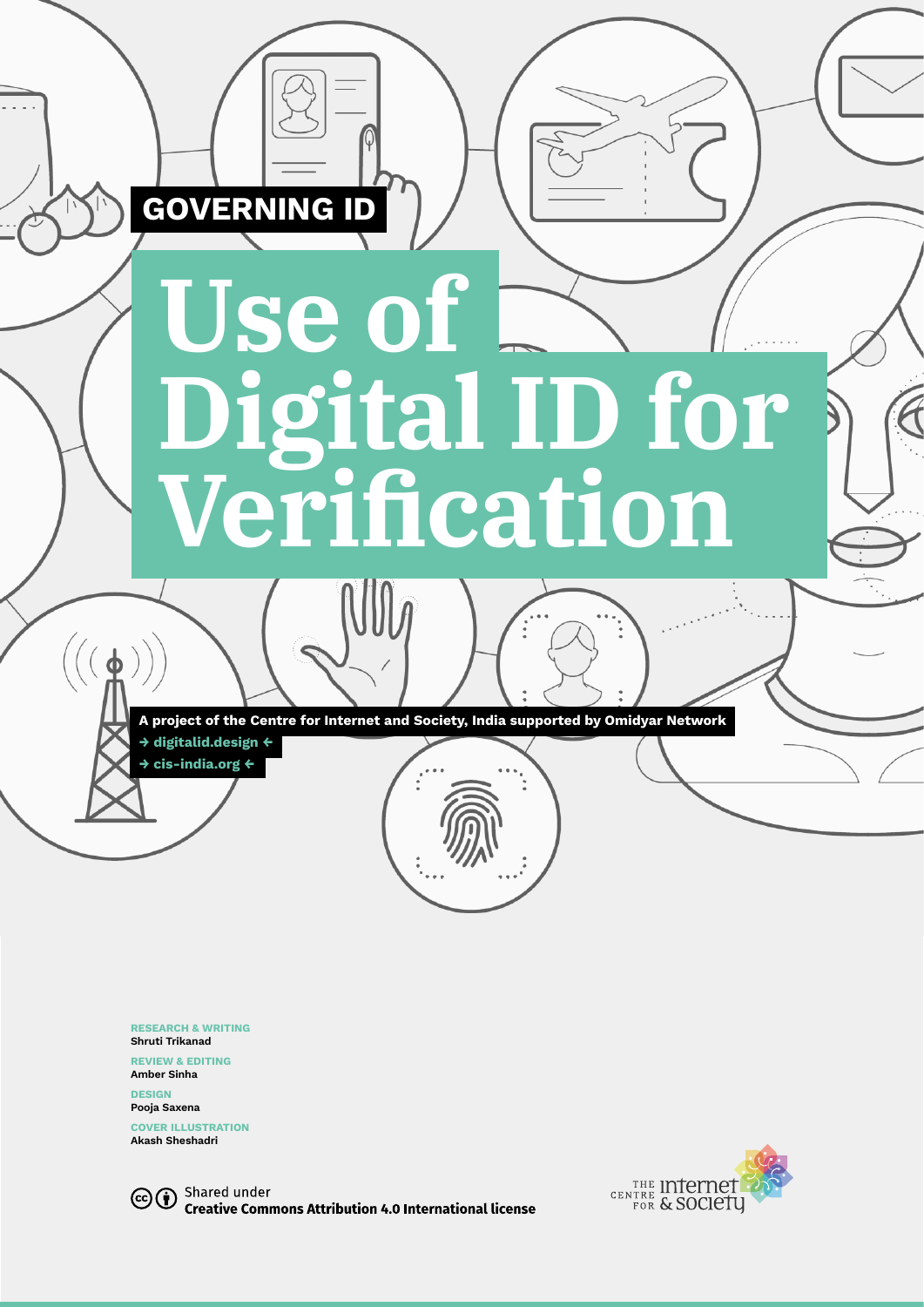# **introduction**

This is the first in a series of case studies, using our evaluation framework for the governance of digital identity systems. These case studies, which analyse identity programmes and their uses, illustrate how our evaluation framework may be adapted to study instances of digital identity across different regions and contexts. The first case study looks at the use of digital identity programmes for the purpose of verification, often using the process of deduplication.

One of the key stated purposes of modern national digital identity systems is to identify fakes and duplicands through a robust process of identification and enrolment. This process is often undertaken during the enrolment into the digital identity database itself, or in some cases also to use the identity programme to remove duplicates from other databases as well. In countries with a strong civil registration and vital statistics system (CRVS), this is often done by relying on existing databases. However, in other systems, where robust CRVS databases may not exist, there have been strategies to introduce new verification strategies such as deduplication on the basis of biometrics. For other databases, the process of seeding has been resorted to for verification. Seeding is the mapping of identity records in an existing database with those in another database, typically through a unique identifier. Both forms of verification necessarily involve excluding frauds and duplicands from the system. In cases where the digital identity system does not work in the way intended, there are clear exclusionary impacts of such uses. Below we evaluate the use of digital identity systems for the purpose of verification across three different jurisdictions — Kenya, India and Estonia. These jurisdictions have been chosen due to contrast in their governance frameworks, stages of development of the identity system and the processes for verification.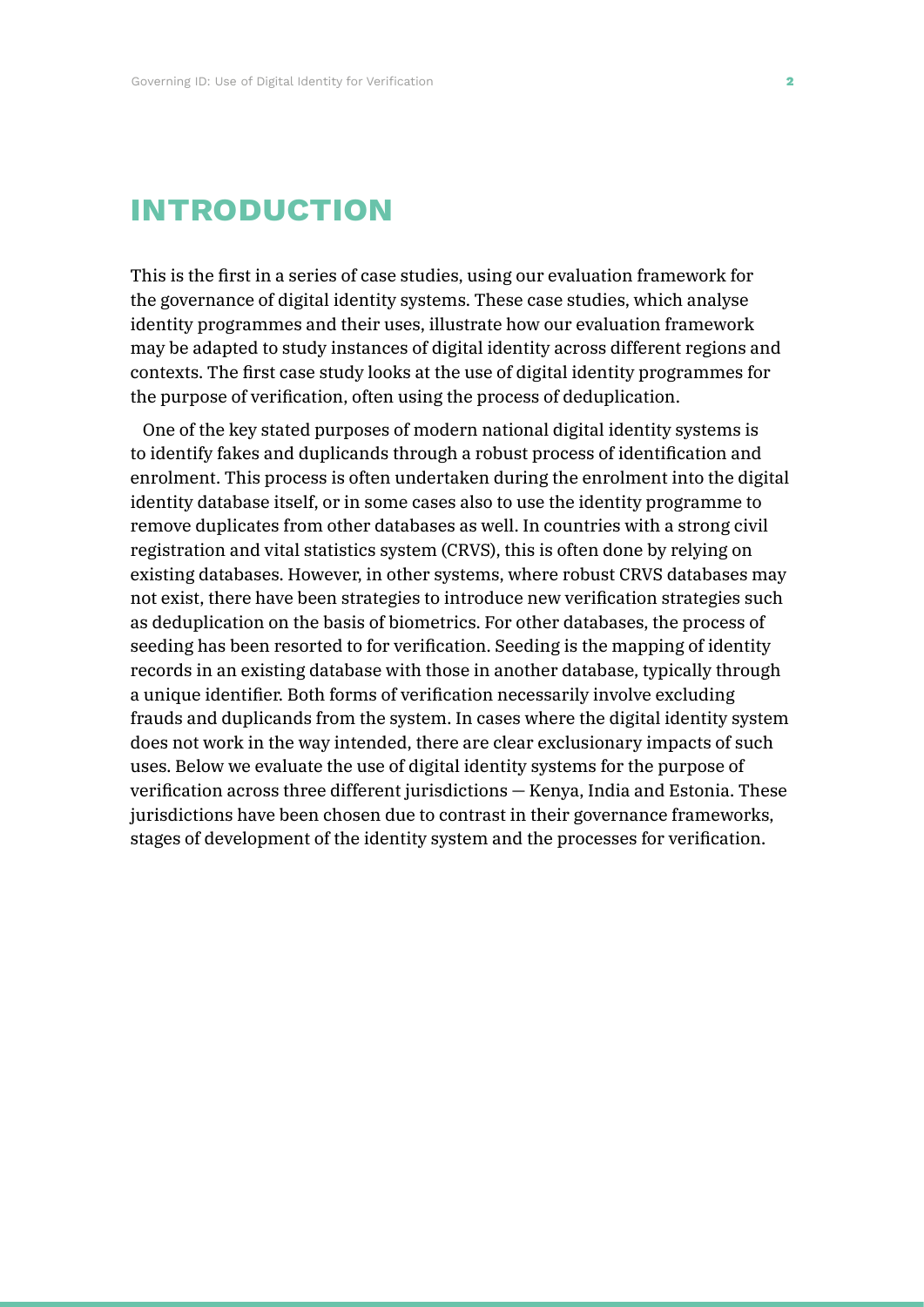# **rule of law tests**

#### **1.1 LEGISLATIVE MANDATE**

# **Is the use of digital identity system for verification codified in valid law?**

The first step of our assessment is to evaluate if the law provides for verification. In order to be a valid use, the preliminary test is whether the law governing the Digital ID prescribes the use of the digital identity system for verification.

Let us take the example of Kenya. The purpose of the proposed law to govern digital identity, the Huduma Bill, is to "establish uniqueness of identity, increase trust, and reduce the duplication of efforts in obtaining data from residents." <sup>1</sup> To this extent, although not codified, the use is implicit in the purpose of the law. However, the law makes very little reference to the use itself. The Bill merely specifies in the enrolment specifications that the "Principal Secretary, upon examining the information provided, shall enrol the applicant into the NIIMS and assign the applicant a Huduma Namba." <sup>2</sup> Further, the NIIMS database is intended to validate the foundational data contained in other government/civil registries.<sup>3</sup> There is also some suggestion that the foundational data collected may be used to verify details in other databases. The proposed Bill requires agencies responsible for certain matters to validate the (functional) data they contain against the NIIMS database.<sup>4</sup>

1 The failure to have linkage between foundational and functional systems has led to duplication in registrations of persons, wastage of resources and diminution of trust in the identity ecosystem.

2 Section 12, Huduma Namba Bill, 2019 ["Huduma Bill"].

3 This is evident from Section 17, Huduma Bill — "(1) Upon set-up of the NIIMS database, every government agency shall authenticate foundational data they hold of an individual with the NIIMS database. (2) Every government agency delivering a public service shall be linked to the NIIMS database in such manner as to enable such agency to  $-$  (a) authenticate personal data in their possession with NIIMS; and (b) transmit, access or retrieve information necessary for the proper discharge of agency's functions."

4 Section 66 of Huduma Bill states that upon the completion of initial enrolment under this Act, an agency responsible for matters outlined shall validate and update functional data of individuals under their possession with the NIIMS— (a) registration of adoptions; (b) registration of marriages; (c) public pension; (d) registration of tax payers; (e) licensing and registration of drivers; (f) national health insurance; (g) provision of social security; (h) registration of refugees; (i) maintenance of public labour records; and (j) land registration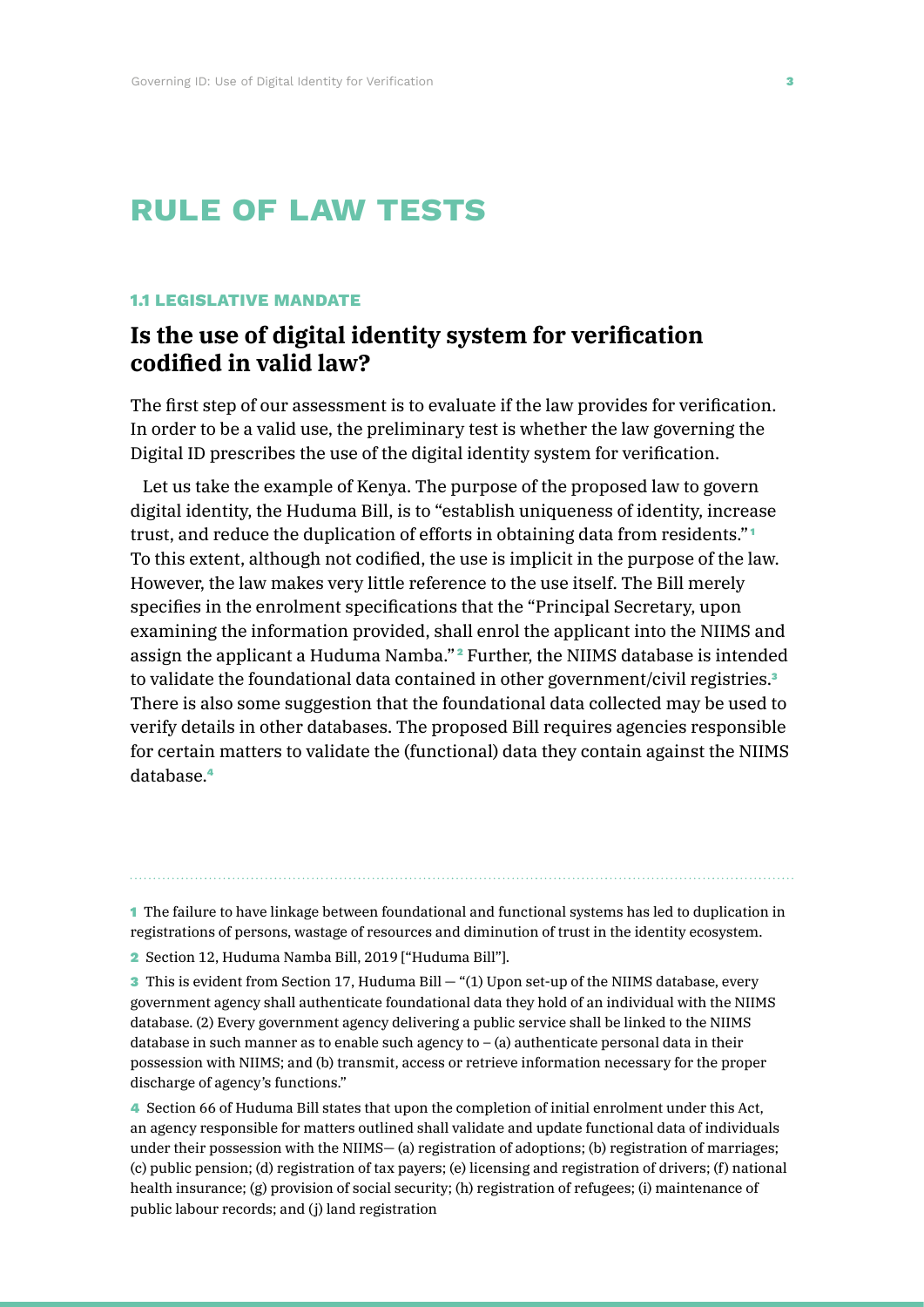### However, it is unclear whether validation as envisaged by the Bill is in fact verification. **This is an example of the law not clearly specifying verification as a purpose.**

On the other hand, in India, the governing law specifies its purpose as the assigning of unique identity numbers to individuals, to ensure targeted delivery of goods/services.5 Thus, ensuring a verified and unique identity is implicit in the purpose of the Aadhaar Act. The regulations under the Aadhaar Act specify that the processing of enrolment data, completion of deduplication and other checks, and even rejection enrolment if there are duplicate enrolments, or for quality or technical reasons.<sup>6</sup> However, it must be noted that the Enrolment Regulations were issued by the Unique Identification Authority of India (UIDAI), which is an executive body deriving its powers from the Aadhaar Act. **Thus, although the use of the programme for this purpose is envisioned in the parent legislation, the framework of law that governs it entirely is a product of delegated legislation.**

In contrast, in Estonia, the Population Register Act, which governs the issuance of the unique Personal Identification Code, states as its purpose the "collection of reliable information and grant of access to personal data." <sup>7</sup> The Identity Documents Act regulates the issuance of identity documents, which are mandatory for Estonian residents to prove their identity for most government services. These legislations govern the digital identity framework in Estonia, and therefore have implicit in their purpose a need for verification/validation of identity and removal of any identity fraud. Further, they also lay down the requirement to verify the identity of an ID applicant and ensure its uniqueness — although not in sufficient detail — in the parent legislations itself. **Thus, this is use is codified in valid law.**<sup>8</sup>

**For this test to be wholly satisfied the use must be identified in a valid legislative framework with potentially supporting regulations, but not be a product of rule-making by the executive.**

5 Aadhaar (Targeted Delivery of Financial and Other Subsidies, Benefits and Services) Act, 2016 ["Aadhaar Act"].

6 Regulation 13 and 14, Aadhaar (Enrolment and Update) Regulations, 2016. The Aadhaar Act also clearly says that "On receipt of the demographic information and biometric information..the Authority shall, after verifying the information, in such manner as may be specified by regulations, issue an Aadhaar number."

- 7 Section 4, Population Register Act, 2019.
- 8 Section 1, Identities Document Act, 2000.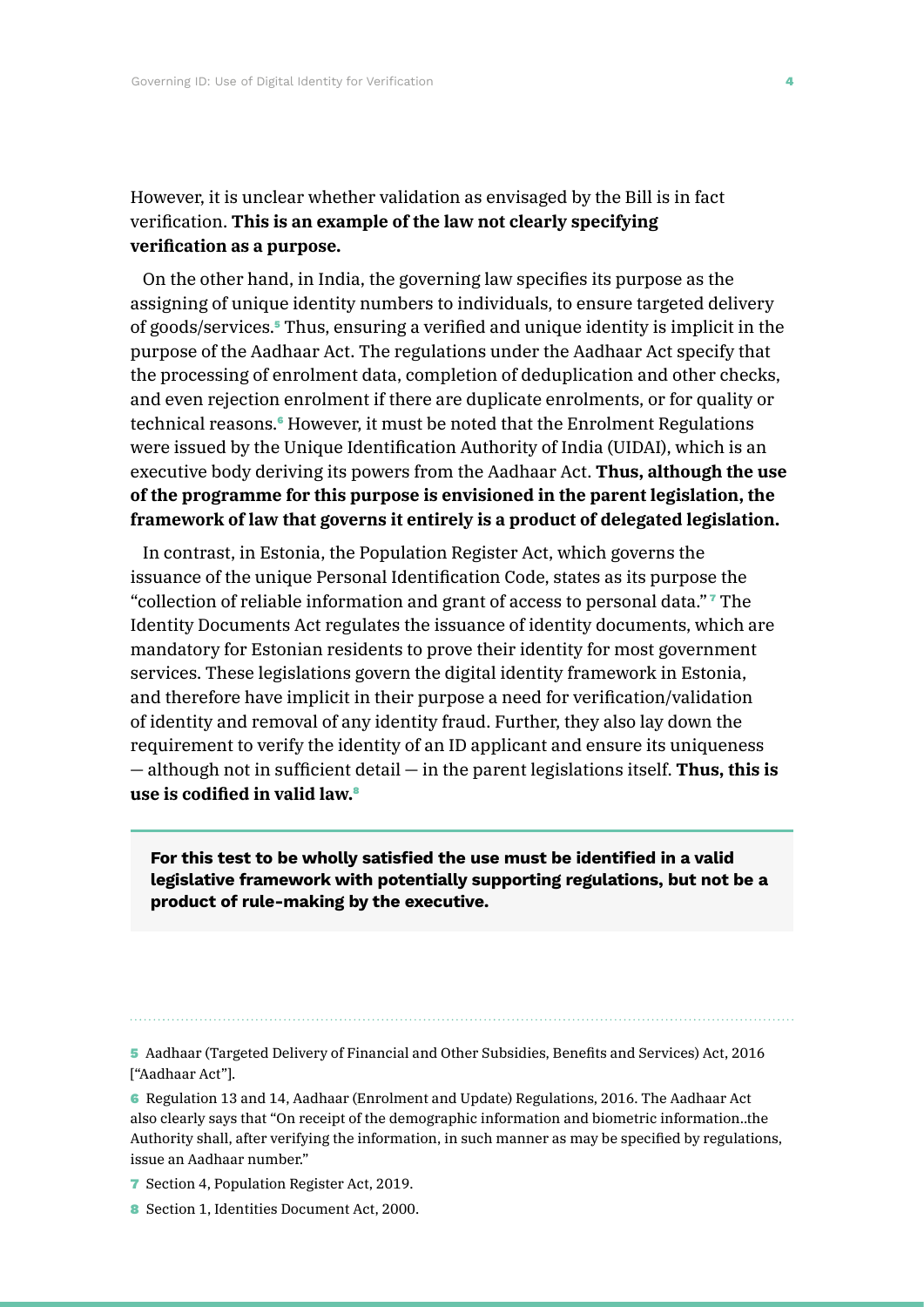#### **1.2 LEGITIMATE AIM**

# **Does the law have a legitimate aim?**

If one considers the above examples, in Kenya, the process of deduplication is meant to establish the uniqueness of an identity, for the purposes of detecting fraud and reliably collecting information or providing services. Thus, it can be said that this use is in furtherance of a legitimate aim. Similarly, in India, deduplication and verification are done with the purpose of ensuring that the identity of the person to whom a digital ID is being assigned is not fraudulent, and the identity is unique. This is in furtherance of a legitimate aim, and forms the primary purpose of the ID project. As for Estonia, the primary purpose of the Population Register is identified as the "collection of reliable data", and that of the Identity Documents Act is issuance of authentic and unique identity documents. Thus, the uses of verification and deduplication are in line with the legitimate aim of the identity programme.

**The kinds of purpose stated above fall under legitimate aim as long as they address a social need without being discriminatory.**

### **1.3 DEFINING ACTORS AND PURPOSES**

# **Does the law clearly define all the actors and purposes involved in verification?**

In Kenya, Section 8 of the Huduma Bill lists the mandatory uses of the Huduma Namba which include inter alia transacting in financial markets, opening a bank account etc. Thus, it envisages a broad range of actors that must use the database. The Act also does not limit or penalise the use of Huduma Namba in any manner. While currently the Bill seems to envision the interoperability of different government databases,<sup>9</sup> it does not in any manner limit/proscribe its use by private actors. **The law does not, in any manner, define the actors that can use/ manage the database for the purpose of verification/deduplication.**

In India, the regulations require the Authority to process enrolment data collected from enrolling agencies and complete deduplication and verification

9 This is seconded by section 6 of the Bill, which specifies that the functional data that the NIIMS database will contain is sourced by the different public agencies that use Huduma Namba in its functioning.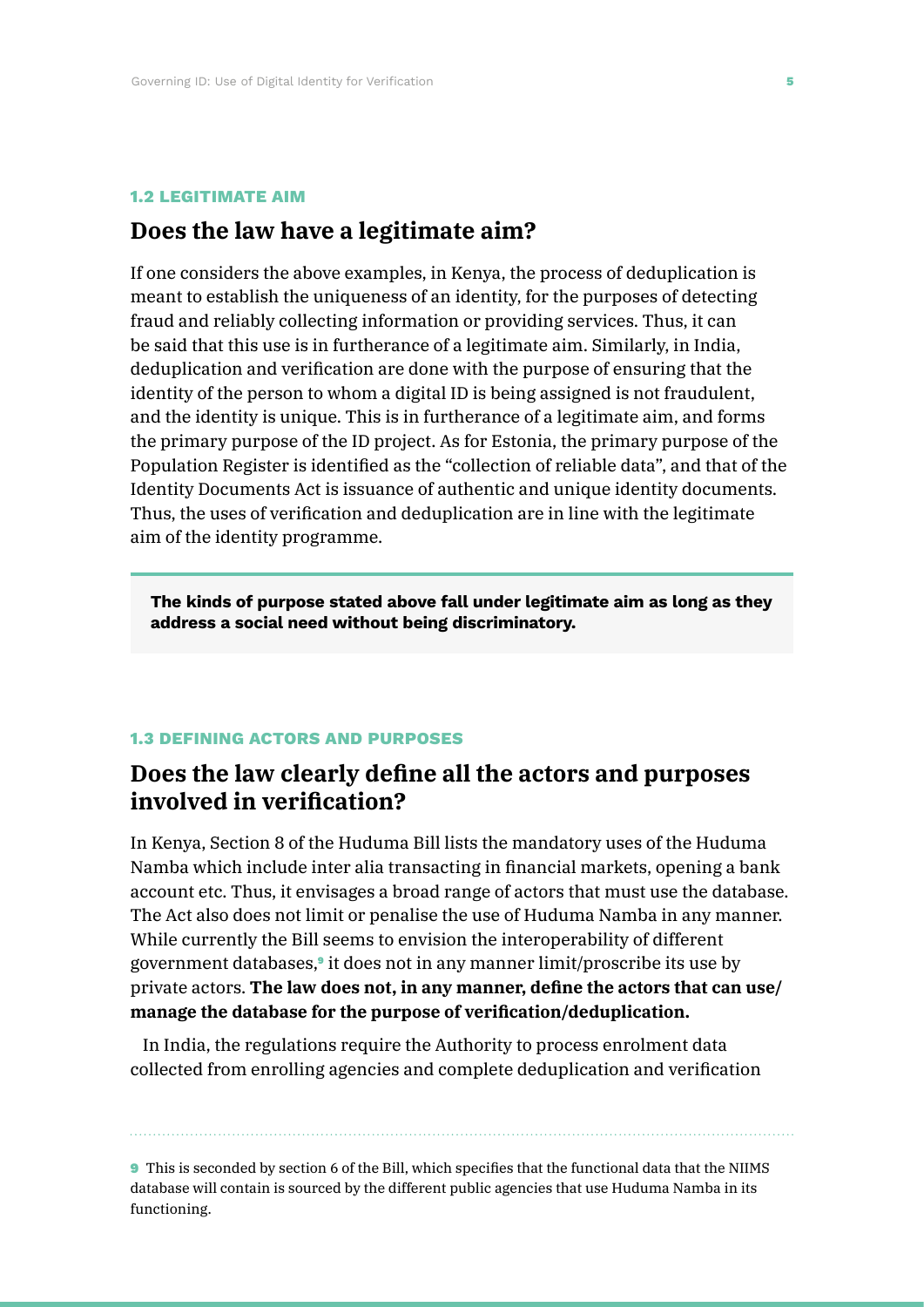checks before issuing the Aadhaar number. Data is collected at enrolment centres or by Registrars,10 and then sent to the Authority for verification/deduplication. Although the exact bodies/organizations that constitute these persons are not specified, the categories of actors who may be involved in the verification process are adequately specific. Thus, for the use of deduplication or verification, the law is sufficiently clear on the actors that have access to the database.

**Without clear regulations on how such actors are chosen and governed, there still remains lacking transparency in the actors that can access the system during verification.**

In Estonia, the processes of verification and deduplication during identification is largely overseen by the Authority— the Police and Border Guard Board according to the Identity Documents Act. Where the applicant for the digital ID has not previously been issued any ID under the Act, then it is the PBGB that conducts the process of verification/deduplication.<sup>11</sup> The Identity Documents Act also allows the Authority, who collects the personal data, to transfer it to third parties for the "identification and verification of facts relevant to the issue" and for the "issue and revocation of an identity document." **Thus, the law does not conclusively determine the actors who have access to personal data in the database during the process of verification or deduplication.**

**The legislative scheme must clearly identify the actors, both public and private who are involved at each stage of the process of verification.**

### **1.4 REGULATING PRIVATE ACTORS**

# **Is this use of the ID system by private actors adequately regulated?**

The Huduma Bill does not address the use of the identity system by private actors, and thus it is not clear the extent private actors can access the system. However, the Memorandum of Reasons and Objects notes as one of its objectives "enhanced public and private sector service delivery." **The use of the identity system by private actors is also not prohibited or regulated in any manner. Thus, the ID framework fails to govers its use by private actors.**

10 Regulation 7 and 13, Aadhaar (Enrolment and Update) Regulations, 2016.

11 Section 11, Identity Documents Act, 2000.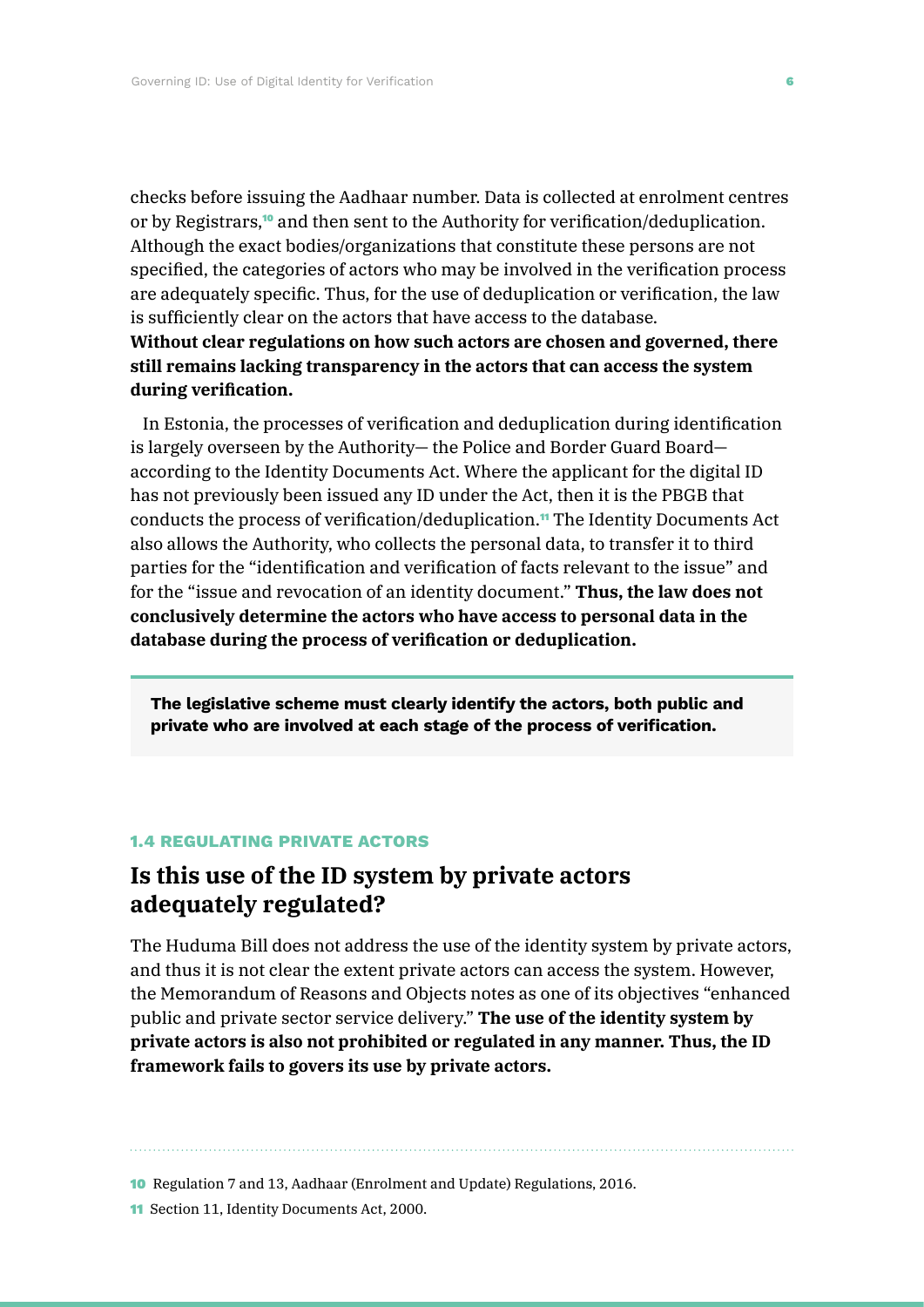In India, the use of the identity system for deduplication or verification purposes is restricted in the law to the executive. However, personal (and biometric) information is collected and stored by enrolment operators, who are private parties.12 The composition of this ecosystem is left to the determination of executive bodies, and often involves private actors contracting with Registrars. **There is limited governance or accountability in determining registrars or enrolling agencies, and the choice of private actors to perform these integral roles is left to the discretion of the executive.**

In Estonia, the ID framework does not envision the use of the ID for deduplication or verification by any actors apart from the designated authority, and private actors in contract with such authority to assist it. However, private actors have been integral in the development and maintenance of the Digital ID infrastructure, along with the technology backing the interoperability of the Digital ID systems, and are governed largely through contractual obligations with the PBGB; to the extent the governing Acts fail to address these actors, except in terms of minimum security standards they must maintain, there is inadequate regulation. Apart from this, private actors only use the Digital ID system to access information previously collected by another actor, and thus would not include verification or deduplication in the same manner. **The use of the ID system by private actors in Estonia is limited.**

**The greater the extent of participation of private actors in the verification or deduplication process, the higher the degree of regulatory oversight which will be required.**

### **1.5 DATA SPECIFICATION**

### **Does the law clearly define the nature of data that will be collected?**

In Kenya, the Huduma Bill is silent on the data that will be used to ensure deduplication or verification of identity. It merely states that persons enrolling shall furnish such proof as required and the Principal Secretary can examine the information provided to accept an application and assign a Huduma Namba.

12 Section 3(1)(aa), Aadhaar (Amendment) Act, 2019 defines Aadhaar Ecosystem as "enrolling agencies, Registrars, requesting entities, offline verification-seeking entities and any other entity or group of entities as may be specified by regulations."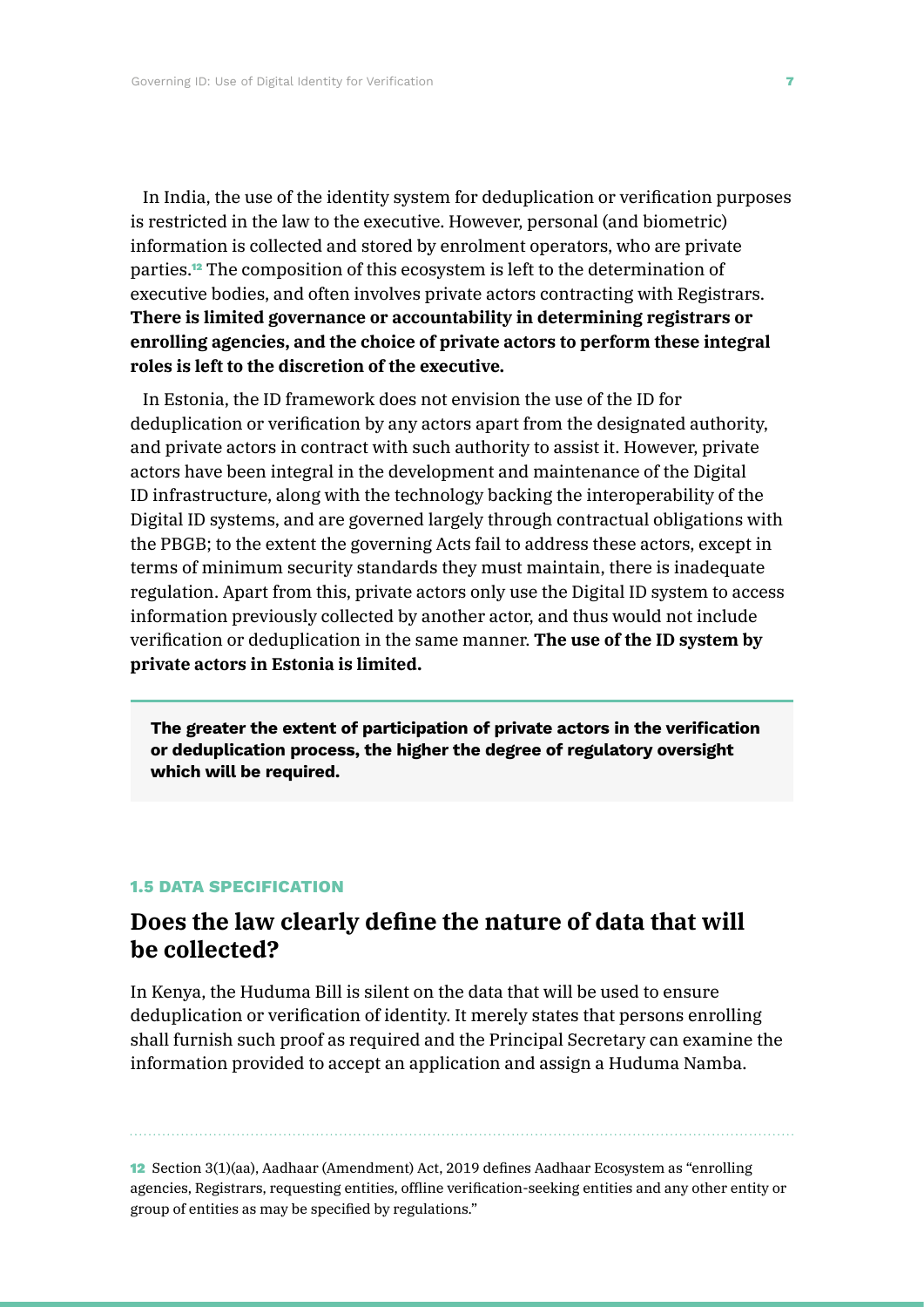The National Registration Bureau, through the Registration of Persons Act, uses an Automated Fingerprint Identification System ("AFIS") to perform deduplication while issuing national IDs; the AFIS is designed to accept ten inked rolled prints that are recorded on a standard form and subject to manual quality control, to deduplicate applications for ID cards. **However, this is only for some users of identity services, and apart from these specific applications, deduplication can only be done on the basis of biographic information.**

The Aadhaar Act, in India, specifies that persons enrolling must submit their "biometric information" and "demographic information." <sup>13</sup> However it allows the scope of such information to be largely decided by executive authorities via Regulation. The Enrolment Regulations, issued by the UIDAI under the Aadhaar Act, are more specific about the nature of biographic and demographic information that will be collected from persons enrolling for the purpose of verification and deduplication. **Thus, the law does identify the nature of data that will be collected with adequate specificity.**

In Estonia, the Identity Documents Act itself delegates the determination of information and documents to be submitted to a "Minister responsible for the area." Accordingly, the Ministry of the Interior issued Regulation 77 which lists out the information to be supplied with the application for a digital identity, along with the documents to be submitted as proof. Thus, once again, it is the executive that is allowed to determine the nature of the data that will be collected, although the categories of data have been adequately identified via regulation.

**The use must be identified in a valid law and not be a product of rulemaking by the executive.**

### **1.6 USER NOTIFICATION**

# **Does the ID system provide adequate user notification mechanisms for this use case?**

In Kenya, the ID system and its surrounding framework, does not create a mechanism for notifying users while using their data for the purpose of deduplication. On the other hand, in India, although the law itself is not clear on a user notification system for the purpose of deduplication/verification, the

13 Section 3, Aadhaar Act.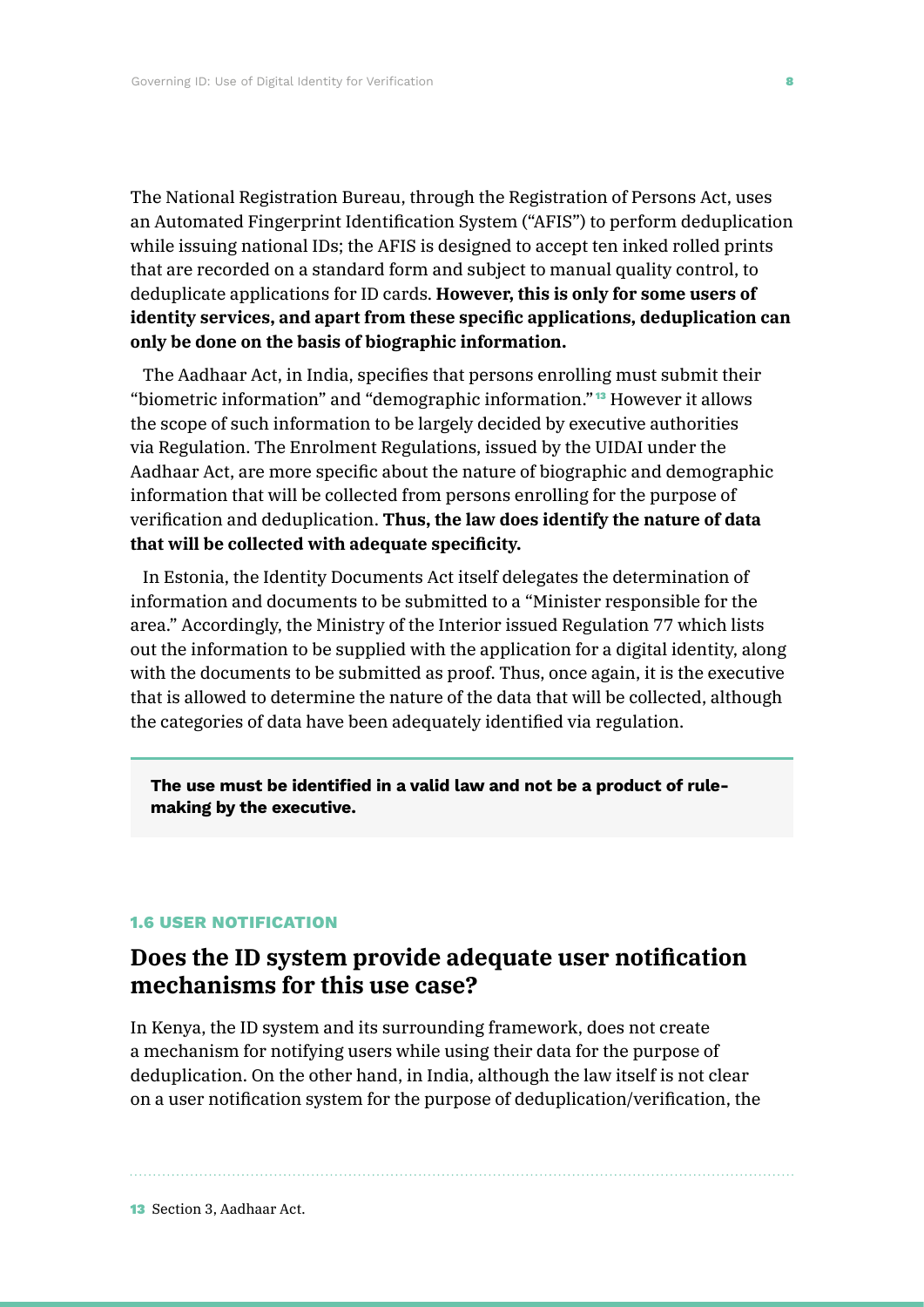Aadhaar (Authentication) Regulations allows users to be notified of any biometric/ OTP based authentication at the time of authentication; however it is not clear if it would authentication done at the instance of deduplication.14 More notably, when seeding has been done to verify other databases, user notifications have not been provided in India. Estonia, like Kenya, does not delineate any mechanism of notifying users while conducting deduplication or verification.

**Residents do not reasonably expect their enrolment data to be used for verification of other databases, yet no user notification is provided to them for such uses.**

#### **1.7 USER RIGHTS**

# **Do individuals have rights to access, confirmation, correction, and opt out?**

In Kenya, deduplication and verification are mandatory features of the identity system. Residents do not have a right to opt out of the deduplication or verification process. Moreover, in the event that conflicting data is found at the end of a deduplication/verification process, the ID holder is not even permitted to confirm which of their conflicting data is accurate.

In India as well, enrolling persons do not have the right to opt out of the deduplication/verification process as it is a mandatory feature of the ID system. However, in the event the enrolment application of a resident is rejected, they may be informed about the enrolment against which their Aadhaar number is being generated. Additionally, ID holders have the right to request for change/ update of their demographic/biometric information stored in the CIDR.<sup>15</sup>

In Estonia, the Identity Documents Act does not allow enrolling individuals to opt out of the process of verification/deduplication. However, applicants have the right to access the Identity Documents Database, wherein all the information regarding an application for identity, together with all other previously issued identity documents and documents submitted as proof of identity are stored, and even to object to the veracity of the information stored therein. On receiving such

14 Regulation 10, Aadhaar (Authentication) Regulations, 2016.

15 Section 31, Aadhaar Act; Regulation 14 and 16, Aadhaar (Enrolment) Regulations, 2016.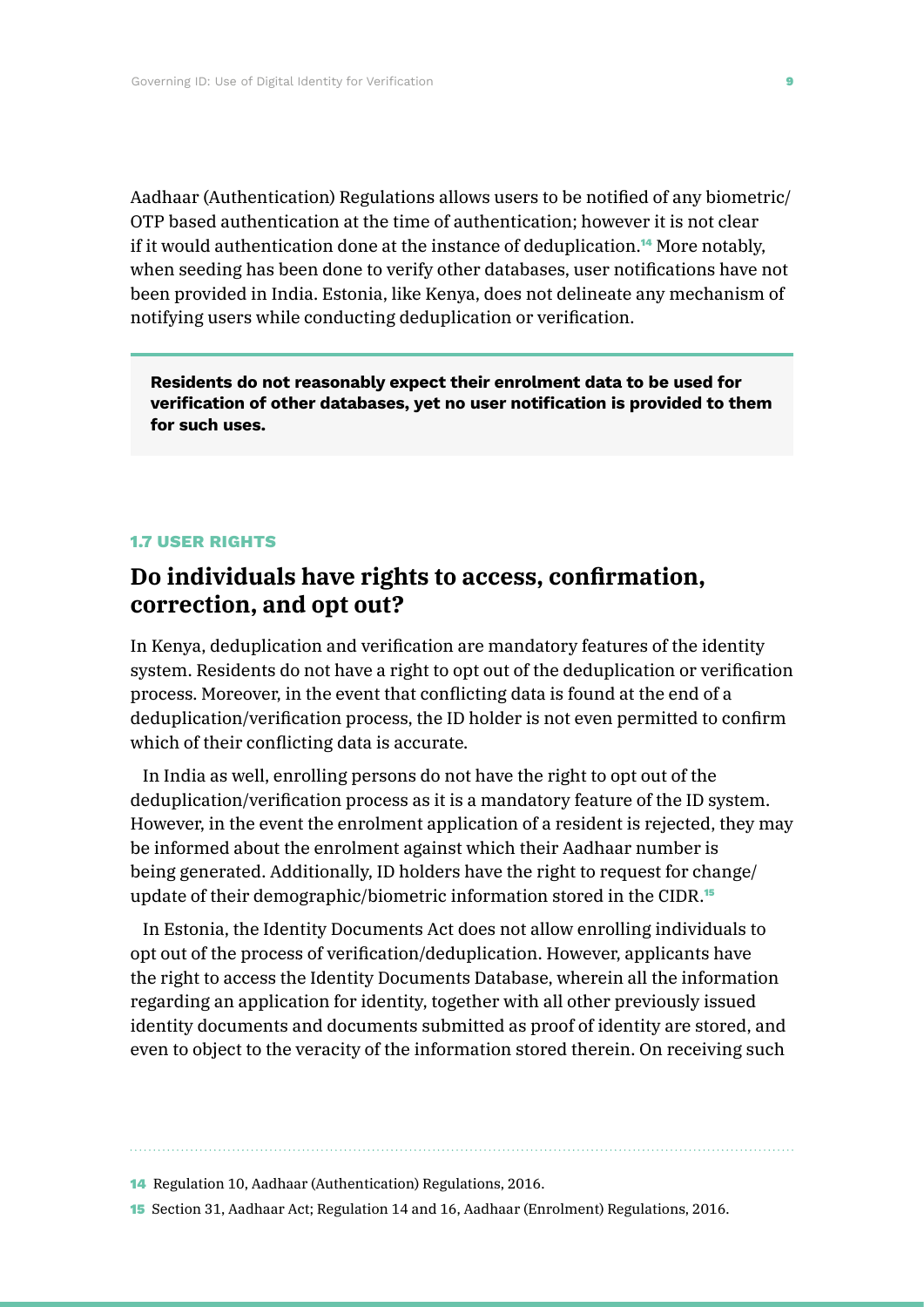objection, the controller of the database is obligated to correct it.16 The applicant also has the right to verify the correctness of the biometric data digitally entered in the document  $17$ 

**The ubiquity with which there is a failure to ensure safeguards for resident's rights during the process of verification is reflective of the lack of accountability.**

### **1.8 REDRESSAL MECHANISMS**

# **Are there adequate civil and criminal redressal mechanisms in place to deal with violations of their rights arising from the process of verification?**

The institution of redressal mechanisms, that can be accessed at every instance of ID holders' rights being violated, is always an important safeguard, but takes on special importance at the stage of issue of ID after verification/deduplication, as it has the potential of affecting all other rights/benefits associated with the ID. In Kenya, the governing law does not envision any redressal mechanism in case of rejection of ID because of failure of deduplication, detection of fraud, or incorrect information.

In India, the manner and circumstances of omitting or deactivating Aadhaar number of a resident during verification/deduplication is determined by the executive, as delegated by the Aadhaar Act.18 In case of insufficient or incorrect data submitted during enrolling, or if the deduplication check fails (more than one Aadhaar numbers have been issued to the same resident), the resident's Aadhaar number is cancelled or deactivated.19 In this case, the Enrolment Regulations specify that the Authority may require a field inquiry where the resident whose Aadhaar number is to be cancelled/deactivated may be heard. The number holder will be informed about this decision, and has the option of complaining to the grievance redressal mechanism set up by the Authority.

<sup>16</sup> Section 17 and 15, Statutes for the Maintenance of Identity Documents Database, 2016.

<sup>17</sup> Section 12(6), Identity Documents Act, 2000.

<sup>18</sup> Sections 23, 54, Aadhaar Act, 2016.

<sup>19</sup> Regulations 27 and 28, Aadhaar (Enrolment) Regulations, 2016.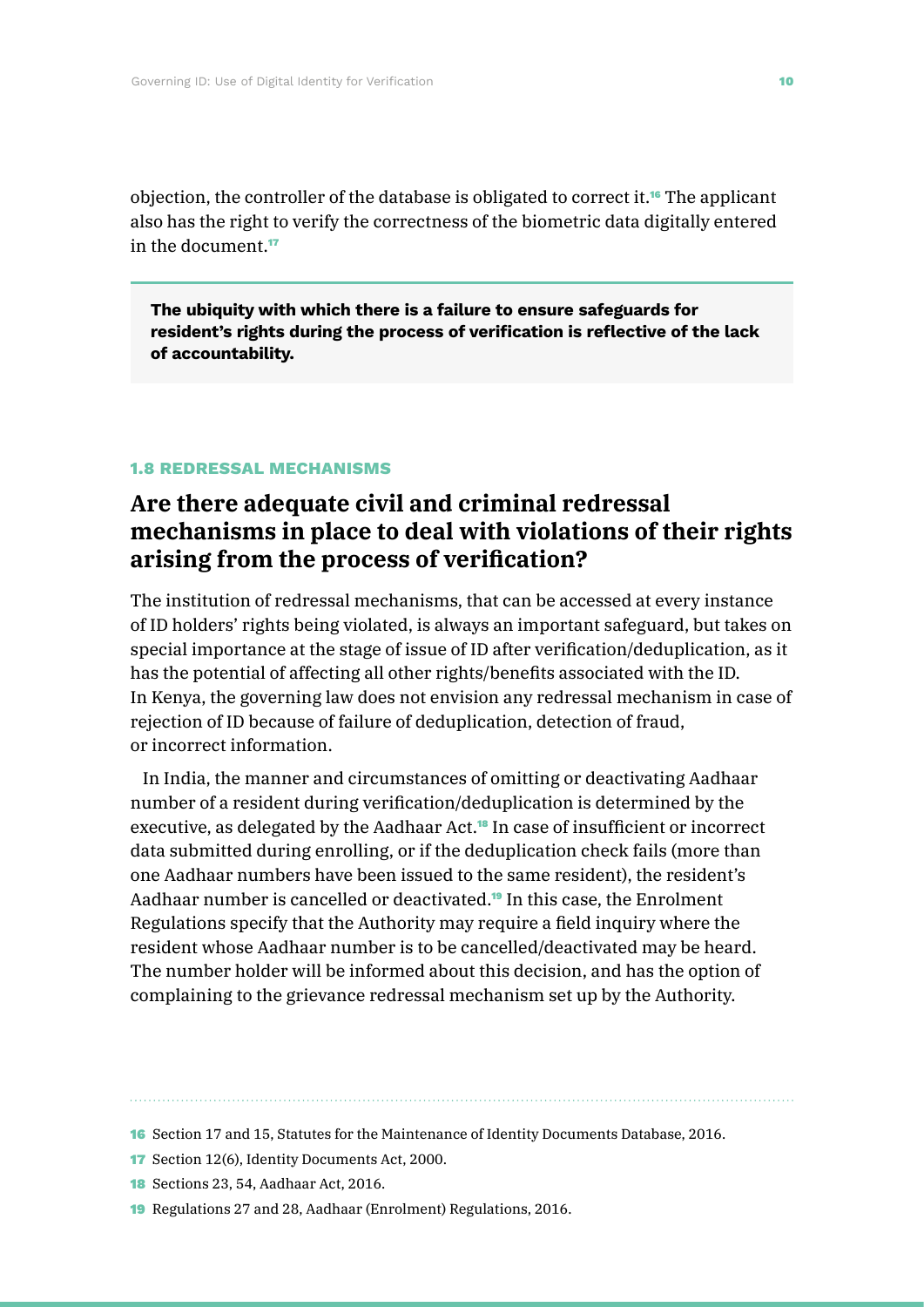In Estonia, an identity number is not granted if the applicant cannot be verified.<sup>20</sup> The framework does not establish any review mechanism that rejected applicants can turn to if grant of identity number is refused.

**In order to address the potentially high exclusionary costs of verification and deduplication, adequate redressal mechanisms are necessary.**

#### **1.9 MISSION CREEP**

# **Is there a legislative and judicial oversight mechanism to deal with cases of mission creep in this use of Digital ID?**

While regulatory mechanisms governing the administrator's use of personal information of ID holders are not uncommon, there is typically a lack of regulatory mechanism to hold the administrator accountable while issuing the ID or in the process of verification during enrolment.

**It is also important to address the problem of mission creep in deduplication, through seeding, where a system developed for one purpose is subsequently used for other purposes not originally intended.**

For instance, in Kenya, there is no regulatory mechanism identified in the law that governs the administrator (the Principal Secretary) in their use of the ID system for verification. Further, all government agencies are required to be linked to the NIIMS and mandatorily authenticate the ID holders' foundational data they contain against the database, they essentially encourage indiscriminate and widespread seeding, providing no protection against mission creep.

In India as well, while the UIDAI — the executive body designated as an Authority under the  $Act - can$  otherwise be held accountable for how it manages the ID system, it is not regulated or held accountable in any way for the process of verification. There is, in fact, limited oversight or transparency in the deduplication/verification process, because it is often considered an unimportant, innocuous step in the ID issuing procedure. Further, mission creep in the process of deduplication is evinced by the application of the Aadhaar system and its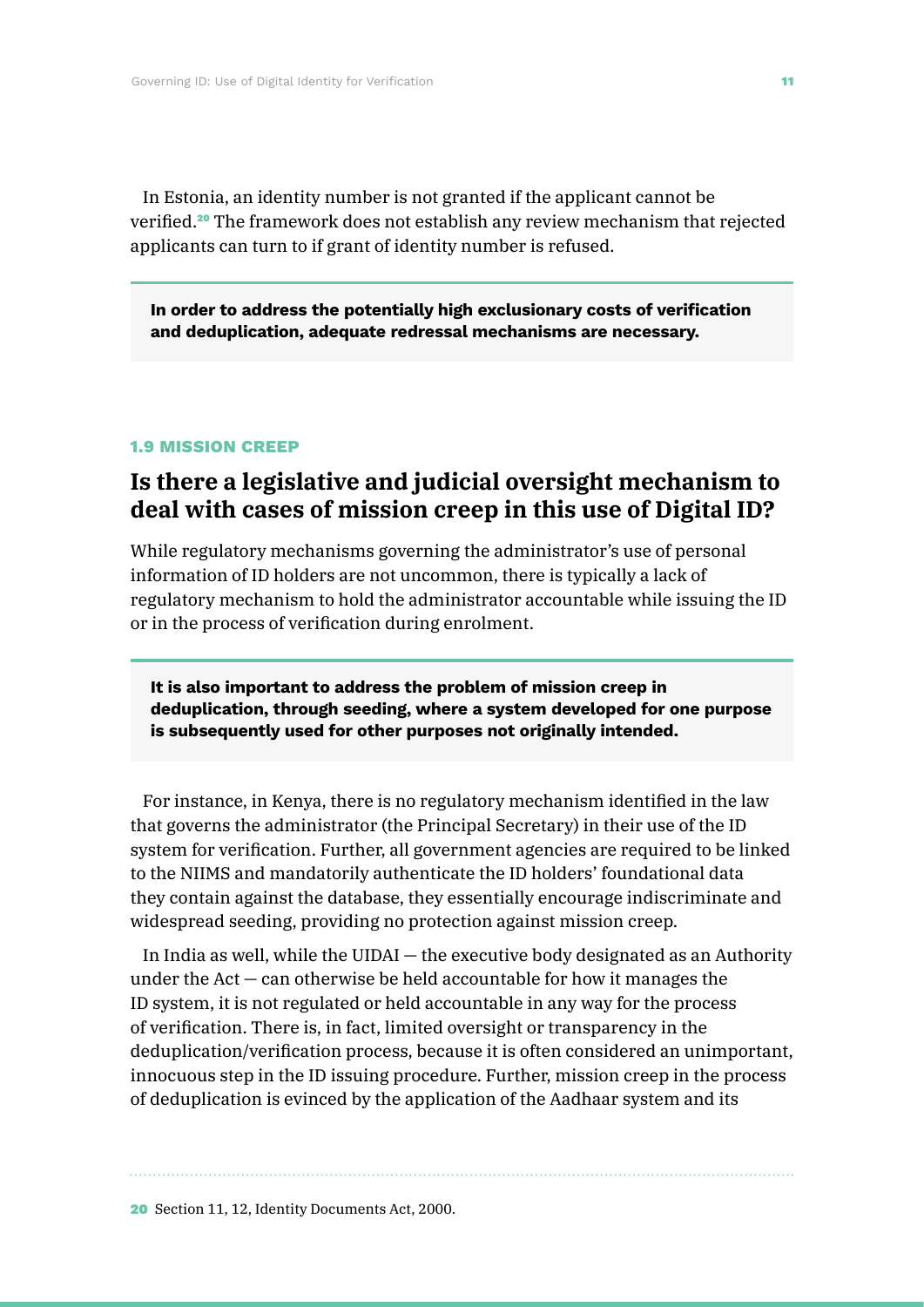deduplication capabilities to the income tax collection process. Even the Indian Supreme Court <sup>21</sup> held that by seeding residents' Aadhaar details into the PAN database, duplicate and fake PAN identities will be identified in a robust manner, and tax evasion can be mitigated.

In Estonia, there is no other authority/body identified by the digital ID framework besides the administrator. The Public Information Act, which has been governing public sector databases since an amendment in 2008, gives supervisory control for determining compliance with the Act to the Data Protection Inspectorate and the Estonian Information System Authority; however, this is primarily concerned with the maintenance of the database of information, and does not extend to the process of verification in issue of ID. Further, it applies only to the public sector, notwithstanding that the private sector also maintains databases connected to the same infrastructure and leveraging the Digital ID. Thus, there is no accountability mechanism in place to govern the process of verification.

Further, the process of verification also uses seeding, by matching the ID holder's Personal Identification Code to information contained about them in the Population Register as well as the Identity Documents Database. This is done to check the veracity of submitted information and to ensure similar identity documents have not already been issued in the past. However, there is no other recorded application of seeding or deduplication that invoke suspicions of mission creep in the use of the ID for verification, although there is also a lack of legislated prohibition/penalising of such efforts.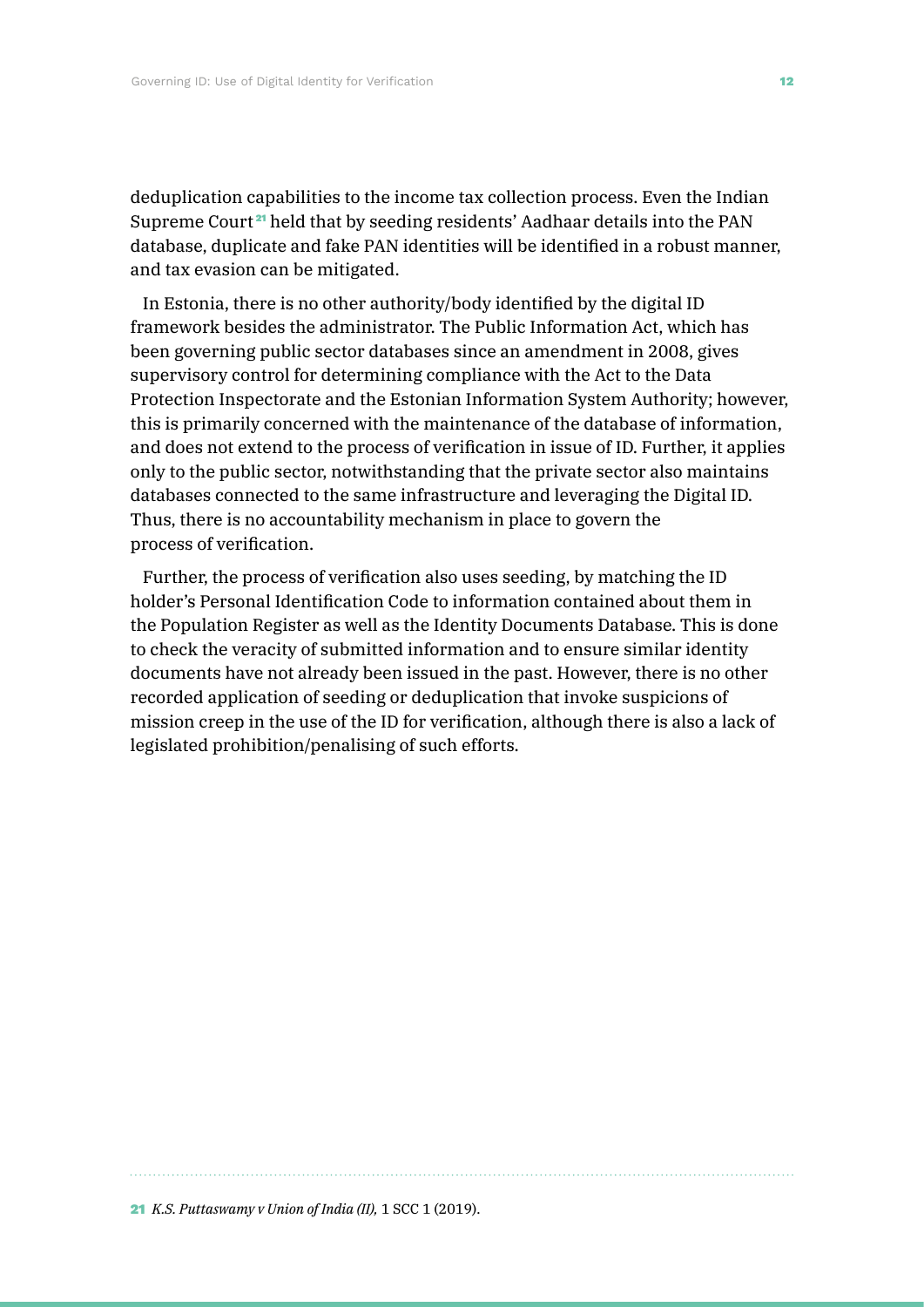# **rights based tests**

### **2.1 DATA MINIMISATION**

**Are principles of data minimisation followed in the collection, use, and retention of personal data for this use case?** 

**The principles of data minimization are respected where only such data as is relevant and necessary for the purpose of establishing identity or detecting fraud, has been collected and processed. Even the period and purpose of storage of the information collected should be analysed through the lens of data minimisation.** 

In the case of Kenya, the Huduma Bill specifies the data to be collected at enrolment.22 This includes biometric, biographical and other identity numbers. Further, the executive is tasked with verifying this information and issuing Huduma Nambas to the enrolling resident. Since the Bill does not specify the nature of data used in the process of deduplication, any of the collected information may be used for that purpose. Without specifying the exact nature of data used, principles of data minimisation have not been followed. Additionally, the Huduma Namba is also used to verify information contained in other civil registries (and other databases) that the Huduma Namba holder is enrolled in. However, there is no clarity on this process either, and thus the wide scope allowed does not comply with principles of data minimisation.

In India, the regulations allows the Authority to determine the nature of the data collected for verification or deduplication. The Act itself does not define the "biometric information" or "demographic information" collected during enrolment, with the exception of categorically excluding information regarding "race, religion, caste, tribe, ethnicity, language, records of entitlement, income or medical history." <sup>23</sup> Further, the supporting documents submitted for proof of identity/data are also to be determined by the executive, and can be easily modified/expanded through circulars/notifications. Thus, principles of data minimisation are not being followed where the scope of data to be collected is

22 Section 11 r/w Schedule 1, Huduma Bill.

23 Sections 3 r/w 2(k) and 2(g), Aadhaar Act, 2016.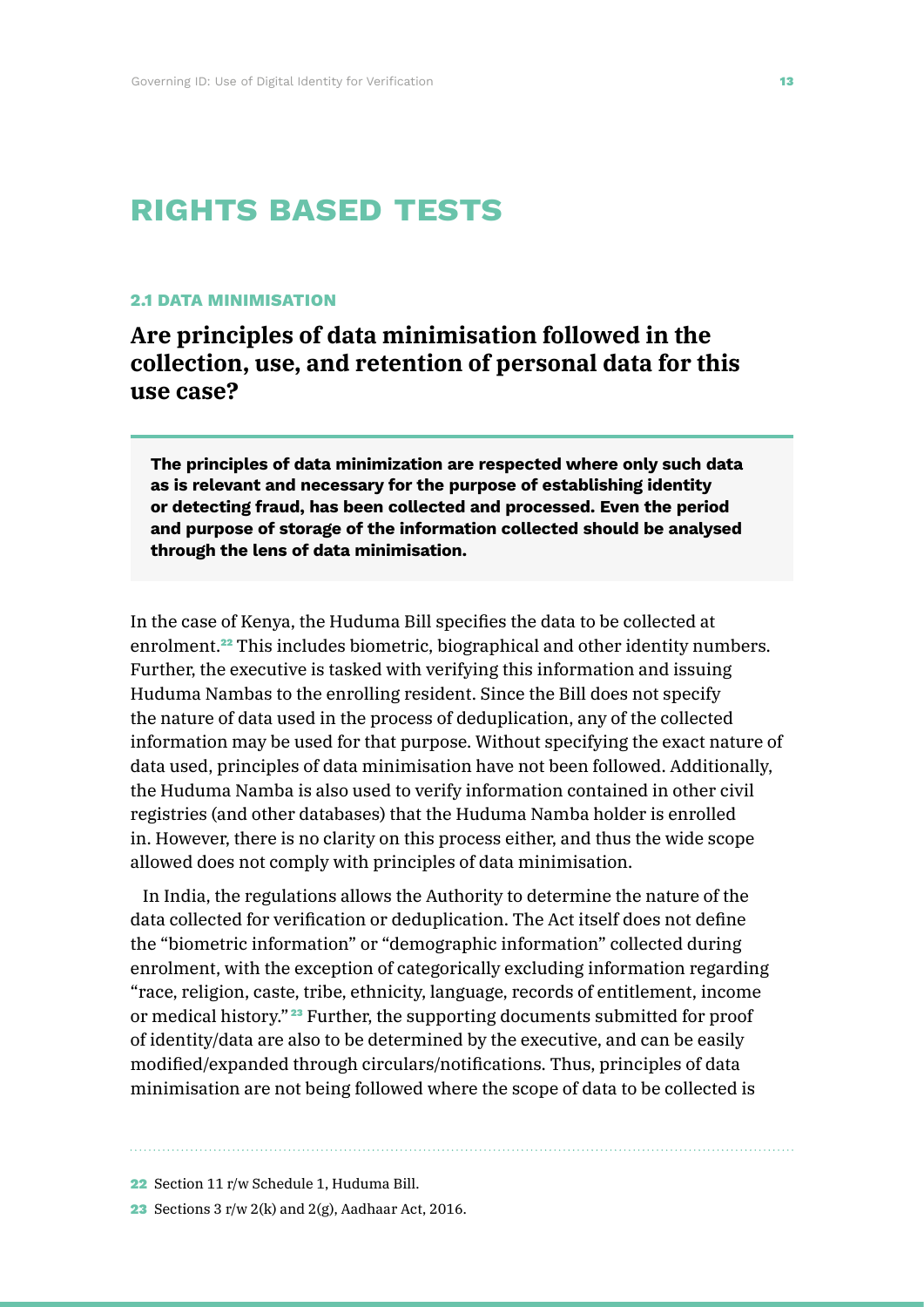not determined/restricted by the Act. Further, the enrolment operators are required to collect and store physical/electronic copies of the supporting documents *indefinitely*, without any obligation to erase/delete it.

In Estonia, the determination of the data to be collected on application is delegated to the "minister responsible for the area." The information to be supplied when applying for a digital identity include personal data and contact details, citizenship status, Personal Identification Code, place of birth, the reason for application, nationality, mother tongue, education etc. The documents to be submitted for proof of identity include any identity document issued by the State (or a travel document issued by foreign State), or if the applicant has never been issued an identity document, then any document that proves Estonian citizenship.24 In case of e-residents, information regarding their criminal histories, social media accounts, etc is also taken. Further, fingerprints of the e-resident applicant are taken, even though there is no recorded use of it for verification or authentication. Thus, the excessive collection of data, particularly with no stated purpose, does not comply with principles of data minimisation.

Additionally, in accordance with the Statutes for the Maintenance of the Identity Documents Database, the following information is recorded in the identity documents database on an application for digital identity (apart from that submitted with the application)- data of commencement of identification, reasons for application, manner of identification and reason for the identification procedure, name & number of other identity documents issued to the person, etc. The storing of all above mentioned data at the stage of identification is not in consonance with the principles of data minimisation.

### **2.2 ACCESS TO DATA**

## **Does the law specify access that various private and public actors have to personal data in this use case?**

In Kenya, the Huduma Bill allows other agencies that use the NIIMS identity services to also leverage the deduplication services to authenticate or validate their information. **This is not restricted to public actors, and does not in any manner delineate how they may do so or what the nature of their access is.**

In India, the collection and verification of data for this use case is done during enrolment by registrars and enrolling agencies.<sup>25</sup> Registrars are usually State

24 Chapter 2, List of Certifications and Information to be submitted on Application of Identity Card, Regulation No. 77, 2016.

25 Regulation 7, Aadhaar (Enrolment) Regulations, 2016.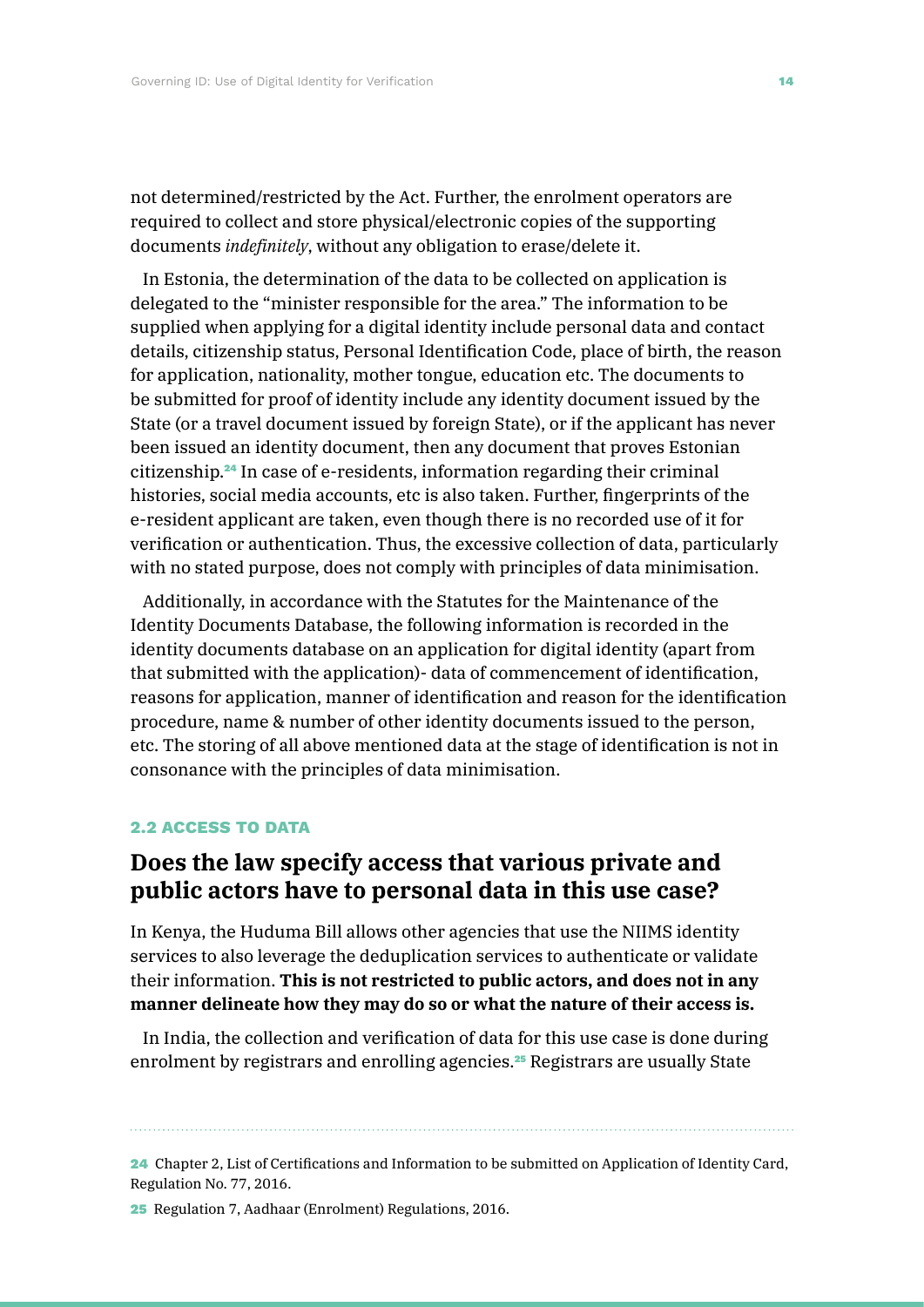Governments, central ministries, banks, public sector organizations etc that have signed MOUs with the Authority. Enrolment Agencies are private contractors. They set up enrolment centres and collect biometric and demographic data as per the UIDAI enrolment process. **Thus, the law is fairly prescriptive in terms of the actors that have access to personal data for deduplication/verification purposes, particularly because this falls within the key stage of identification.** However, questions have been raised about access that private enrolment operators have to biometric data.

In Estonia, the collection and verification of data for this use case is restricted to the executive and those parties with whom the executive has a contract to perform verification and deduplication functions. **There is tighter control on the actors involved in the process.**

**The governance framework must clearly regulate the actors involved in the process as well as the extent of access they have to personal data.**

### **2.3 MANDATORY USE AND EXCLUSIONS**

# **Does the mandatory use of digital identity to verify lead to exclusionary impacts?**

In Kenya, the Huduma Bill does not envision any alternative mechanisms in the event the enrolment application is rejected, i.e., if deduplication or verification fails. This, combined with the fact that the programme is compulsory to access a host of government services, and that all other existing forms of ID not issued under the NIIMS Act are replaced by the Huduma Namba, is exclusionary. **This is especially exclusionary because of the foundational and centralised nature of the Huduma Namba, and because residents do not have the option of registering with another substitute identity provider as is the case in Canada or the UK.**

In India, the processes of deduplication and verification are mandatory, and cannot be avoided by a resident. Further, while the possession of a digital ID is not mandatory, it is required for certain necessary functions such as payment of taxes, accessing subsidies and other government services, etc. However, there are certain steps taken in the law to minimize exclusion. **In cases of failure to provide biometric details, the law require a different procedure to complete verification or deduplication. In cases where residents may not have the required supporting documents, they may prove their identity through other**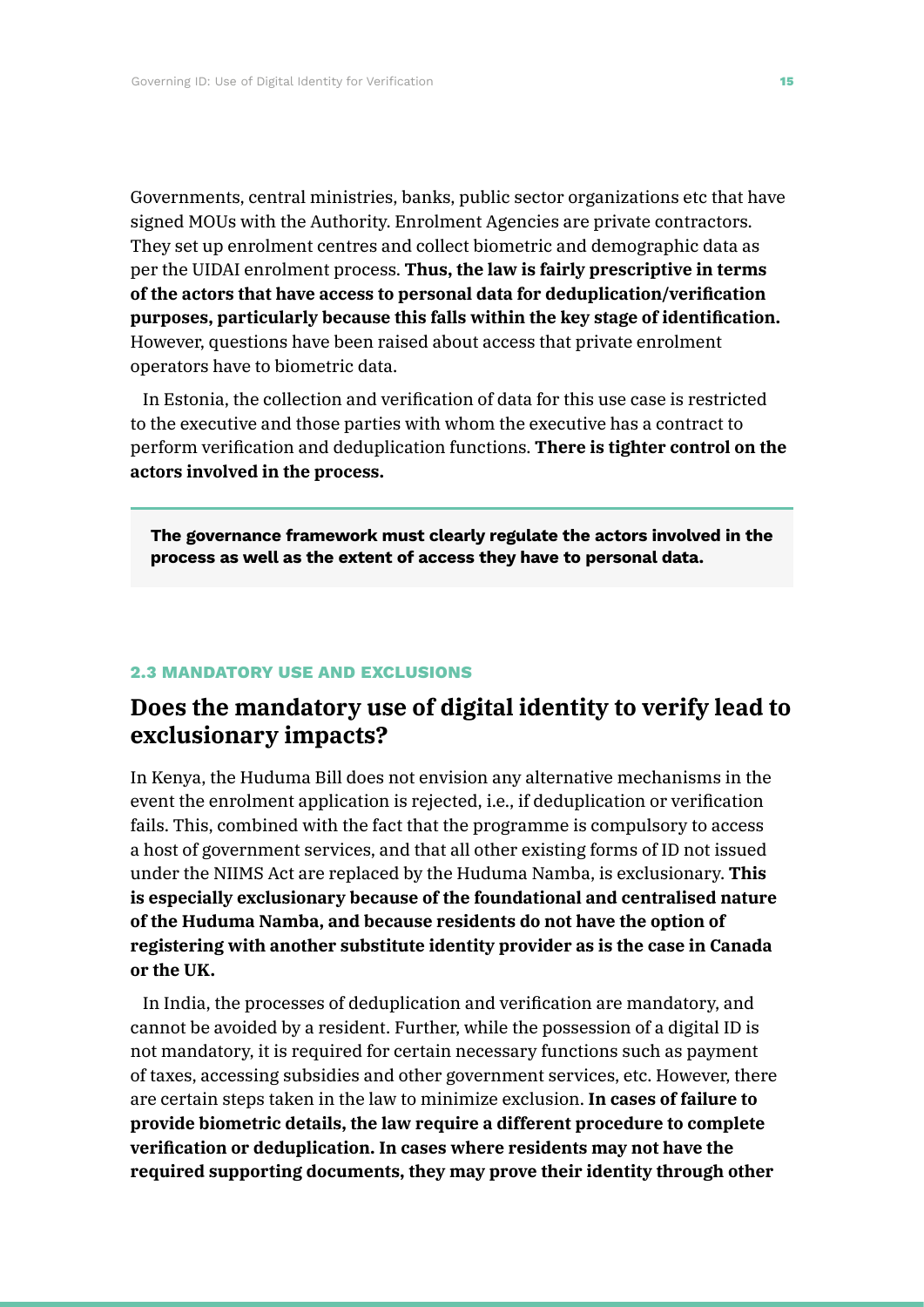**means such as an Introducer system or Head of family based Enrolment.**26 it has been statistically estimated that 1 in every 121 persons may be categorized as a "duplicand," i.e. giving a false positive for biometric identification; and by the time the population increases to 1.5 billion, 1 in every 97 persons is expected to be a duplicand.

In Estonia, the use of ID for deduplication and verification in the process of identification is mandatory, and cannot be avoided. The Identity Documents Act allows for the use of the ID to be made mandatory in cases of public services that are provided electronically. Thus, the use of the ID itself can be exclusionary. However, verification and deduplication are done against both the Population Registry and the Identity Documents Database and in this way, exclusion is minimised, as there is already a system of data collection in place that precedes the digital ID verification process, which aids in the process of identification for the ID. Further, the deduplication does not leverage the use of biometrics (although the framework technically permits its use) and is done primarily through the Personal Identification Code. **Thus, this ensures that the exclusionary effects of biometric authentication, which is fraught with error, is entirely precluded for the process of deduplication.**

**There are a variety of measures — regulatory, technological and redressal — which can be used to minimise the very high human costs of exclusion.**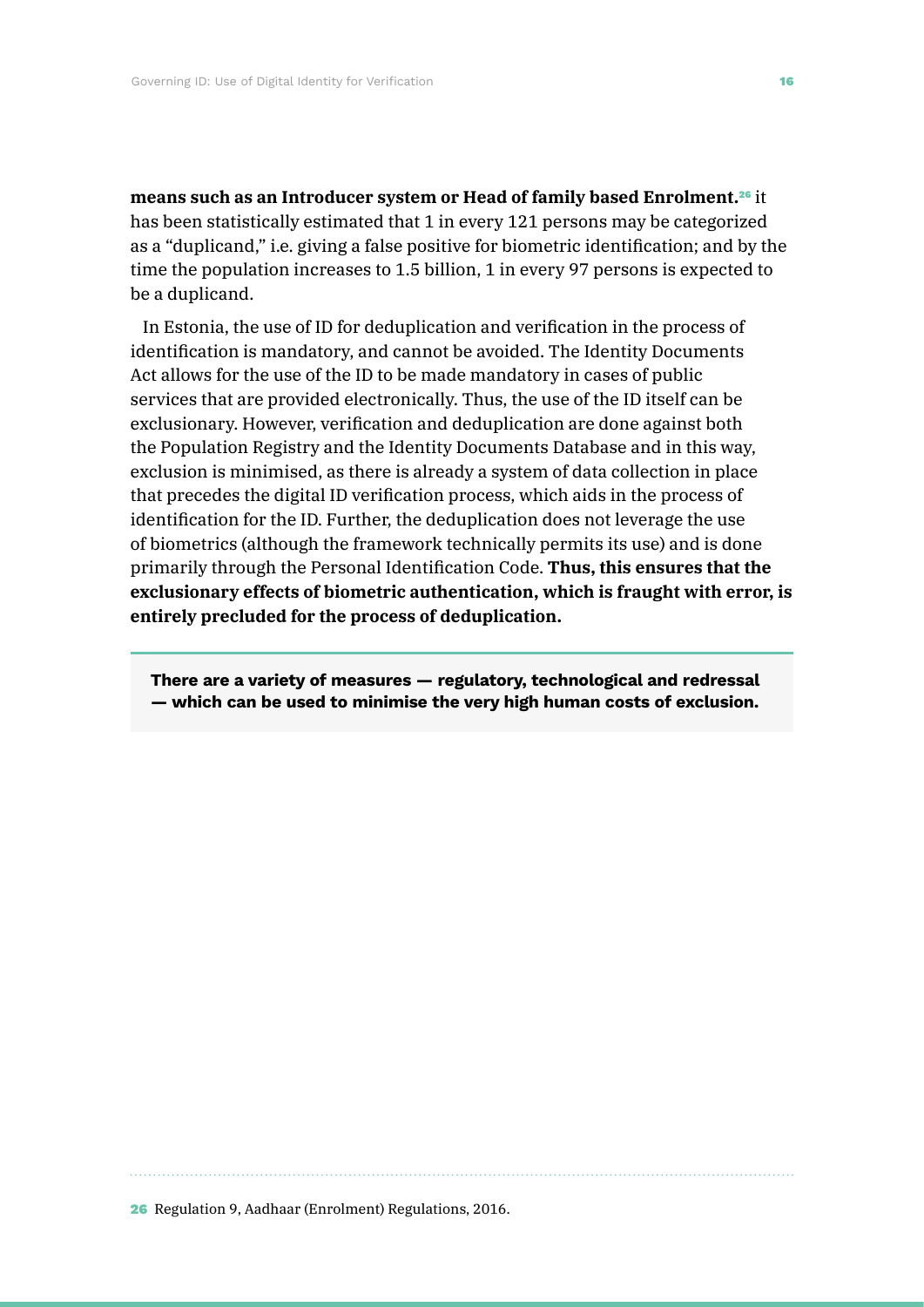# **risk based tests**

### **3.1 RISK ASSESSMENT**

# **Is this use case regulated taking into account its potential risks?**

The Kenyan model of interoperability of public and private databases with the NIIMS database, and particularly its reliance on the data stored therein for verification, does not seem to take into account the risks of breach of data, poor security, inaccurate data, failure of system, etc. **The governing law is also completely lacking in terms of identifying, handling, and mitigating such risks.**

As for India, the processes of deduplication and verification are essential functions of the identity system, and seem to be adequately regulated to ensure limited access to the data, and minimal exclusion. The administrator of the system, the UIDAI, is however, not accountable for the storage and use of inaccurate information in the database, and applicants have limited recourse against the administrator. **Thus, there are several glaring risks that seem to have gone unaccounted for in the governance of the system.**

In Estonia a risk-based assessment seems to be lacking in the governing framework for the process of deduplication and verification. Although all the personal data collected about an individual in the ID identification process is not stored in a central database, the Population register (a central database) is similar in its scope, as it stores data about persons, identity documents issued, court orders/cases regarding the person, education and marital status etc. Additionally, deduplication and verification for the ID are done using the personal identification code issued when a person is being registered with the Population Registry. Thus, the framework itself is disjointed and includes several rounds of data collecting. Further, the identity system, during verification and deduplication, leverages a previously constituted system of data collection that could not have foreseen its use.

**Overall, we observe regulatory failures in pro-actively taking into account risk strategies in dealing with the potential and real harms of using digital identity for verification.**